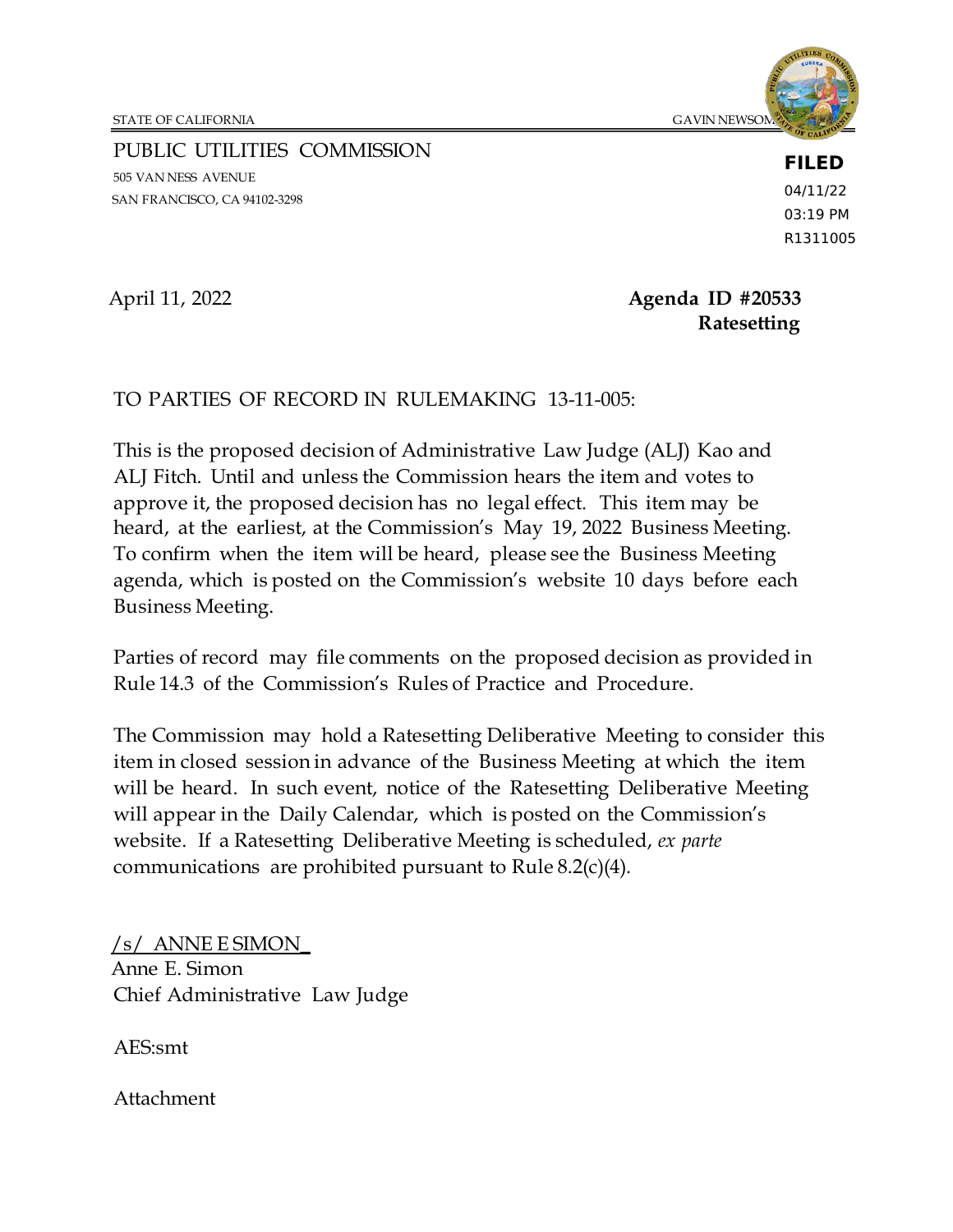# Decision **PROPOSED DECISION OF ALJ KAO AND ALJ FITCH (Mailed 4/11/2022)**

#### **BEFORE THE PUBLIC UTILITIESCOMMISSION OF THE STATEOF CALIFORNIA**

Order Instituting Rulemaking Concerning Energy Efficiency Rolling Portfolios, Policies, Programs, Evaluation, and Related Issues.

Rulemaking 13-11-005

#### **DECISION CORRECTING ERRORS IN DECISION 21-09-037 REGARDING ENERGY EFFICIENCY GOALS FOR 2022-2032**

#### **1. Correction of Errors in Decision 21-09-037**

This decision corrects errors in Decision (D.) 21-09-037, *Decision Adopting Energy Efficiency Goals for 2022-2032*, issued September 29, 2021. The tables on pages 19 through 21 of D.21-09-037 show incorrect numbers for the codes and standards goals applicable to each investor-owned utility (IOU). The incorrect numbers do not account for interactive effects; the correct numbers, as shown in the following tables, account for interactive effects, which is consistent with Commission policy for setting energy efficiency goals[.](#page-1-0)<sup>1</sup>

<span id="page-1-0"></span><sup>&</sup>lt;sup>1</sup> The correct resultsare reflected in the Results Viewer, using the 2021 Avoided Cost Calculator vintag[e \(https://bit.ly/2021PGViewerV3](https://bit.ly/2021PGViewerV3)), Codes and Standards Breakdown tab and the following selections: Breakdown Category: Utility. Policy Scenario: Expected. Interactive Effects: C&S with Interactive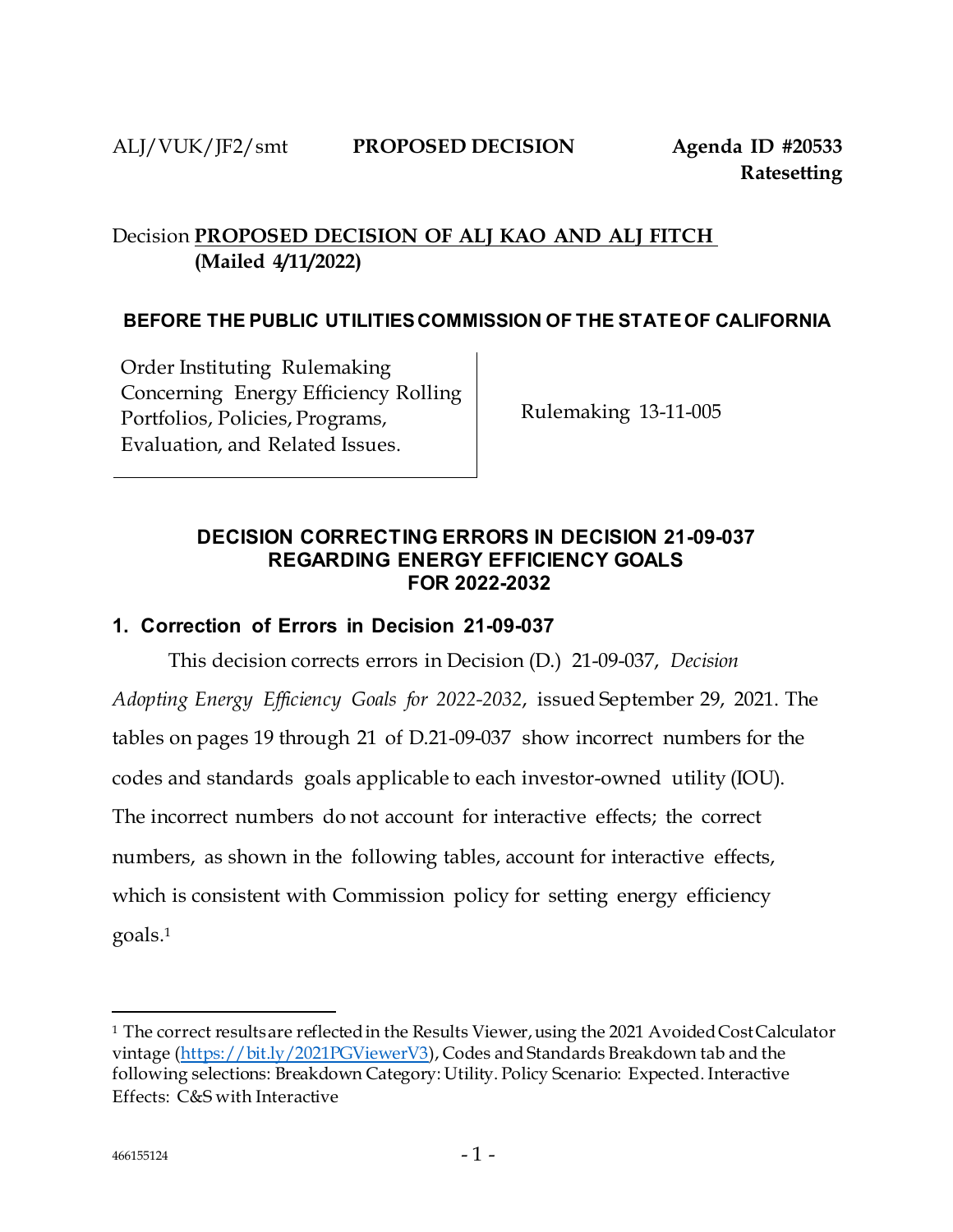| Year | <b>Incentive Programs</b>  |               |               | <b>Codes and Standards</b> |     |                 |
|------|----------------------------|---------------|---------------|----------------------------|-----|-----------------|
|      | Gigawatt-                  | Megawatts     | Millions of   | GWh                        | М   | <b>MMTherms</b> |
|      | hours                      | (MW)          | <b>Therms</b> |                            | W   |                 |
|      | (GWh)                      |               | (MMTherms)    |                            |     |                 |
| 2022 | 553                        | 75            | 13            | 1,000                      | 192 | 17              |
| 2023 | 597                        | 81            | 14            | 1,016                      | 212 | 20              |
|      | Total System Benefit (TSB) |               |               |                            |     |                 |
| 2024 | \$162,606,129              |               |               | 1,027                      | 212 | 21              |
| 2025 | \$176,747,992              |               |               | 973                        | 202 | 20              |
| 2026 |                            | \$196,644,524 |               | 911                        | 190 | 12              |
| 2027 |                            | \$225,827,308 |               | 817                        | 171 | 12              |
| 2028 |                            | \$250,914,835 |               | 769                        | 163 | 12              |
| 2029 |                            | \$281,615,913 |               | 621                        | 140 | 11              |
| 2030 | \$311,440,972              |               |               | 558                        | 130 | 11              |
| 2031 | \$331,975,917              |               |               | 542                        | 123 | 10              |
| 2032 |                            | \$357,988,192 |               | 527                        | 116 | 10              |

**Pacific Gas and Electric Company (PG&E)**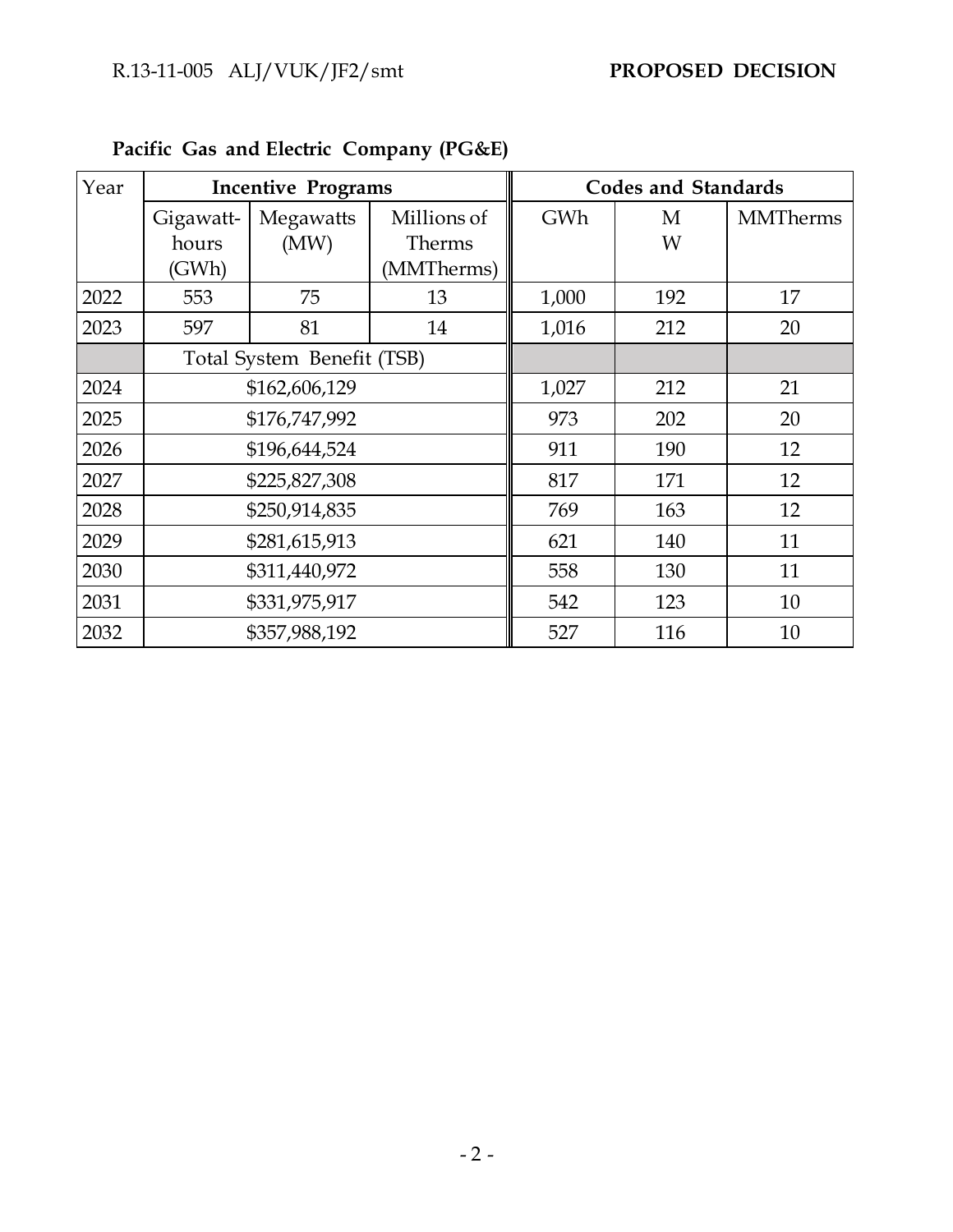| Year | <b>Incentive Programs</b>  |               |                 |       | <b>Codes and Standards</b> |                 |
|------|----------------------------|---------------|-----------------|-------|----------------------------|-----------------|
|      | GWh                        | <b>MW</b>     | <b>MMTherms</b> | GWh   | <b>MW</b>                  | <b>MMTherms</b> |
| 2022 | 425                        | 65            |                 | 1,000 | 184                        |                 |
| 2023 | 461                        | 69            |                 | 1,016 | 200                        |                 |
|      | Total System Benefit (TSB) |               |                 |       |                            |                 |
| 2024 | \$102,297,776              |               |                 | 1,027 | 199                        |                 |
| 2025 | \$117,112,631              |               |                 | 973   | 190                        |                 |
| 2026 | \$133,464,475              |               |                 | 911   | 179                        |                 |
| 2027 | \$148,180,513              |               |                 | 817   | 161                        |                 |
| 2028 | \$164,905,075              |               |                 | 769   | 153                        |                 |
| 2029 | \$179,471,956              |               |                 | 621   | 130                        |                 |
| 2030 | \$203,967,012              |               |                 | 558   | 121                        |                 |
| 2031 | \$219,219,299              |               |                 | 542   | 114                        |                 |
| 2032 |                            | \$237,857,497 |                 | 527   | 108                        |                 |

# **Southern California Edison Company (SCE)**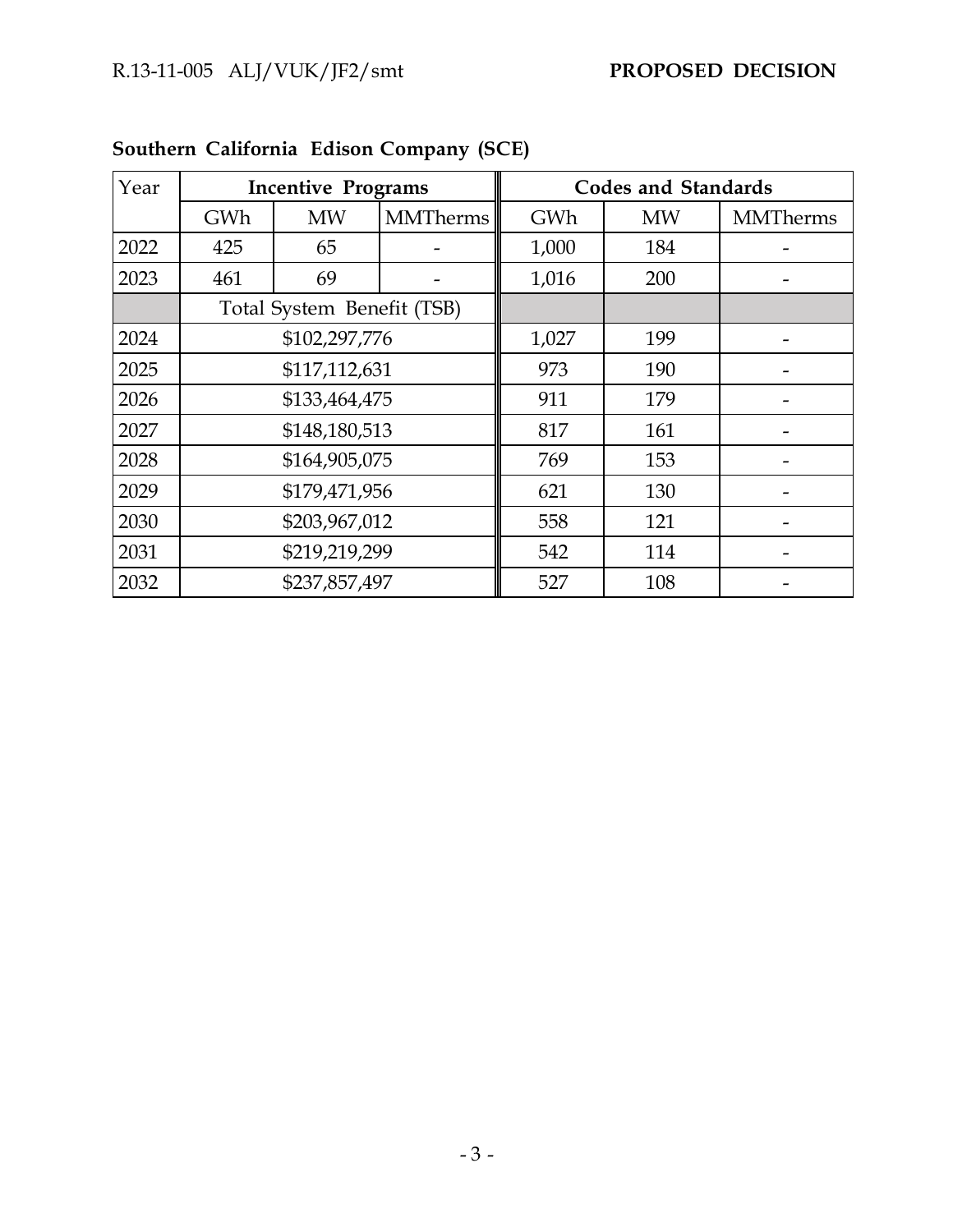| Year | <b>Incentive Programs</b> |                            |                 | <b>Codes and Standards</b> |           |                 |
|------|---------------------------|----------------------------|-----------------|----------------------------|-----------|-----------------|
|      | GWh                       | MW                         | <b>MMTherms</b> | GWh                        | <b>MW</b> | <b>MMTherms</b> |
| 2022 | 104                       | 22                         | $\overline{2}$  | 205                        | 39        | $\overline{2}$  |
| 2023 | 111                       | 23                         | $\overline{2}$  | 208                        | 43        | $\overline{2}$  |
|      |                           | Total System Benefit (TSB) |                 |                            |           |                 |
| 2024 |                           | \$27,389,66<br>6           |                 | 210                        | 43        | $\overline{2}$  |
| 2025 | \$31,386,33<br>3          |                            |                 | 199                        | 41        | $\overline{2}$  |
| 2026 | \$35,088,81<br>3          |                            |                 | 187                        | 38        | $\mathbf{1}$    |
| 2027 | \$41,758,22<br>9          |                            |                 | 167                        | 35        | $\mathbf{1}$    |
| 2028 | \$45,864,03               |                            |                 | 157                        | 33        | $\mathbf{1}$    |
| 2029 | \$49,767,27               |                            |                 | 127                        | 28        | $\mathbf{1}$    |
| 2030 | \$54,228,78<br>2          |                            |                 | 114                        | 26        | $\mathbf{1}$    |
| 2031 | \$58,556,95<br>2          |                            |                 | 111                        | 25        | $\overline{1}$  |
| 2032 | \$65,136,77<br>7          |                            |                 | 108                        | 24        | $\mathbf{1}$    |

| San Diego Gas & Electric Company (SDG&E) |  |
|------------------------------------------|--|
|------------------------------------------|--|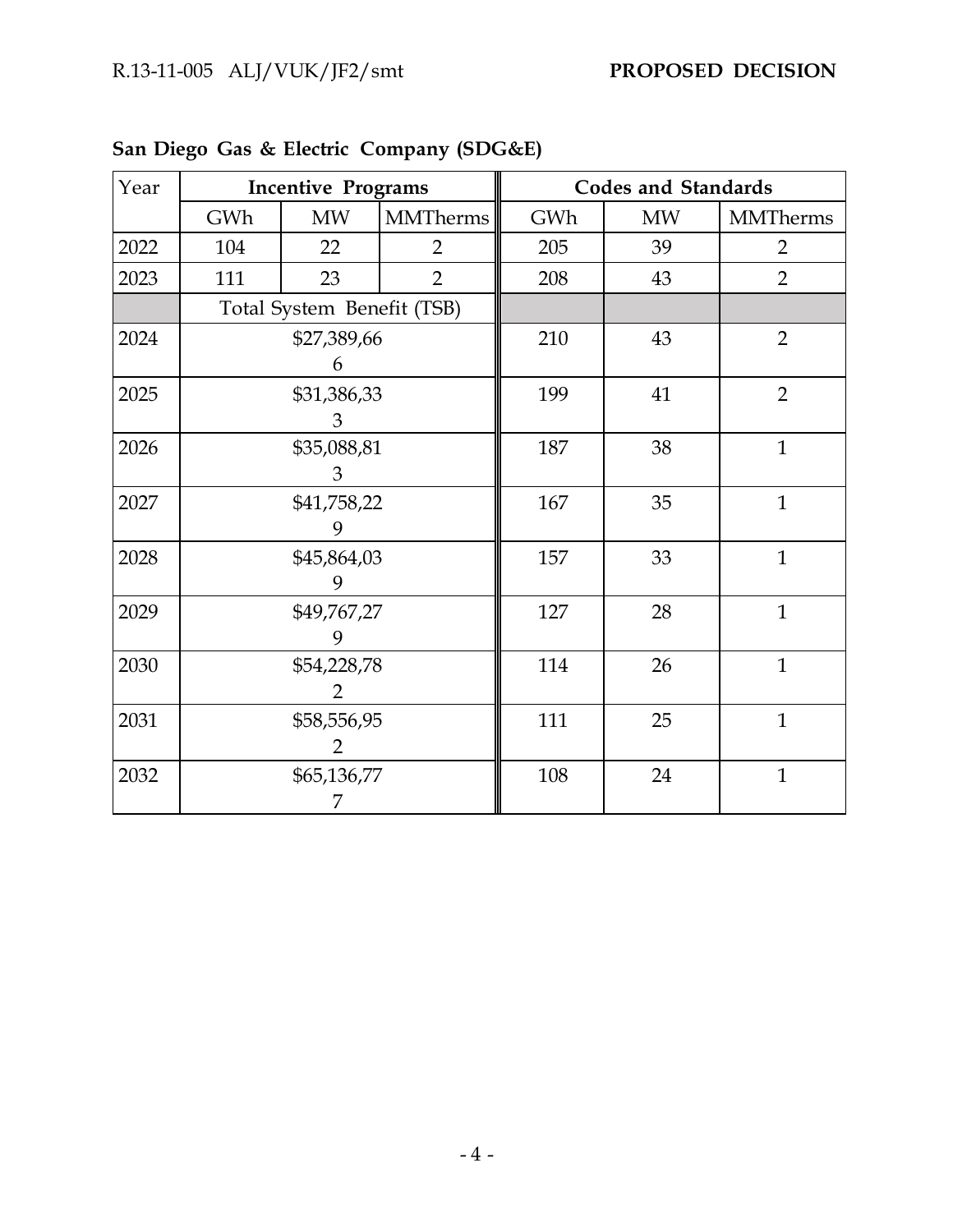| Year | <b>Incentive Programs</b>  |               |                 | <b>Codes and Standards</b> |           |                 |
|------|----------------------------|---------------|-----------------|----------------------------|-----------|-----------------|
|      | GWh                        | <b>MW</b>     | <b>MMTherms</b> | GWh                        | <b>MW</b> | <b>MMTherms</b> |
| 2022 |                            |               | 19              |                            |           | 19              |
| 2023 |                            |               | 21              |                            |           | 22              |
|      | Total System Benefit (TSB) |               |                 |                            |           |                 |
| 2024 | \$94,305,917               |               |                 |                            |           | 23              |
| 2025 | \$105,511,595              |               |                 |                            |           | 23              |
| 2026 | \$115,302,575              |               |                 |                            |           | 14              |
| 2027 | \$131,937,530              |               |                 |                            |           | 14              |
| 2028 |                            | \$141,969,329 |                 |                            |           | 13              |
| 2029 |                            | \$153,846,185 |                 |                            |           | 12              |
| 2030 | \$168,151,490              |               |                 |                            |           | 12              |
| 2031 | \$179,411,291              |               |                 |                            |           | 12              |
| 2032 |                            | \$188,296,981 |                 |                            |           | 11              |

|  |  | Southern California Gas Company (SoCalGas) |
|--|--|--------------------------------------------|
|  |  |                                            |

#### **2. Comments on Proposed Decision**

The proposed decision of Administrative Law Judge (ALJ)

Julie A. Fitch and ALJ Valerie U. Kao in this matter was mailed to the parties in accordance with Section 311 of the Public Utilities Code and comments were allowed under Rule 14.3 of the Commission's Rules of Practice and Procedure. Comments were filed on \_\_\_\_\_\_\_\_\_. Reply comments were filed  $\mathsf{on}$   $\qquad$ .

#### **3. Assignment of Proceeding**

Genevieve Shiroma is the assigned commissioner and Julie A. Fitch and Valerie U. Kao are the assigned ALJs in this proceeding.

### **Findings of Fact**

1. D.21-09-037 includes incorrect numbers for each IOU's energy efficiency codes and standards goals.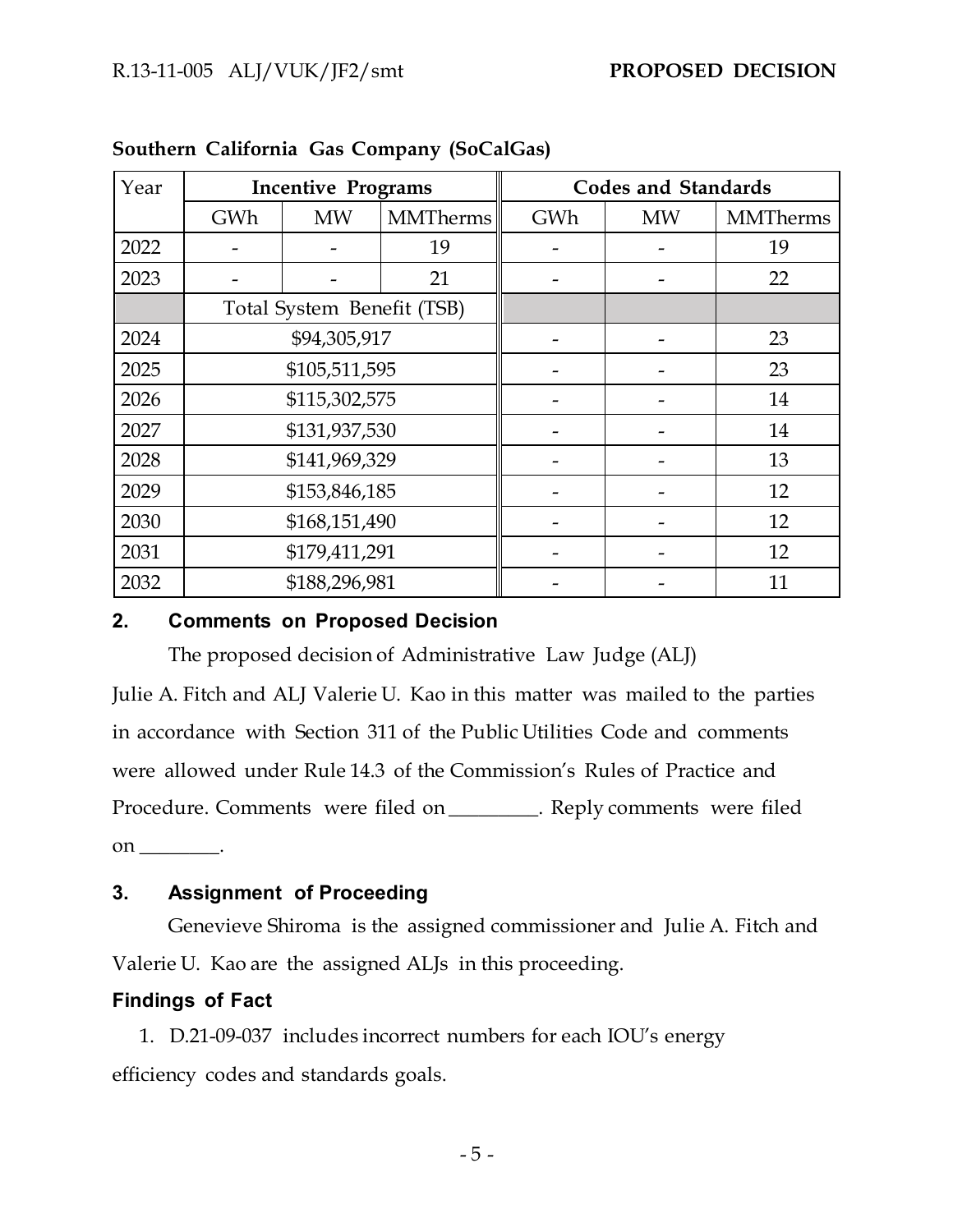# **Conclusions of Law**

1. D.21-09-037 should be corrected to show the correct energy efficiency codes and standards goals for each IOU.

## **O R D E R**

#### **IT IS ORDERED** that Decision 21-09-037 is corrected by:

1. In the tables on pages 19 through 21, the energy efficiency goals of Pacific Gas and Electric Company, Southern California Edison Company, San Diego Gas & Electric Company, and Southern California Gas Company shall be as shown in the following tables.

| Year | <b>Incentive Programs</b>  |               |             | <b>Codes and Standards</b> |     |                 |
|------|----------------------------|---------------|-------------|----------------------------|-----|-----------------|
|      | Gigawatt-                  | Megawatts     | Millions of | G                          | M   | <b>MMTherms</b> |
|      | hours                      | (MW)          | Therms      | Wh                         | W   |                 |
|      | (GWh)                      |               | (MMTherms)  |                            |     |                 |
| 2022 | 553                        | 75            | 13          | 1,0                        | 192 | 17              |
|      |                            |               |             | 00                         |     |                 |
| 2023 | 597                        | 81            | 14          | 1,0                        | 212 | 20              |
|      |                            |               |             | 16                         |     |                 |
|      | Total System Benefit (TSB) |               |             |                            |     |                 |
| 2024 | \$162,606,129              |               | 1,0         | 212                        | 21  |                 |
|      |                            |               |             | 27                         |     |                 |
| 2025 |                            | \$176,747,992 |             | 973                        | 202 | 20              |
| 2026 |                            | \$196,644,524 |             | 911                        | 190 | 12              |
| 2027 |                            | \$225,827,308 |             | 817                        | 171 | 12              |
| 2028 |                            | \$250,914,835 |             | 769                        | 163 | 12              |
| 2029 | \$281,615,913              |               |             | 621                        | 140 | 11              |
| 2030 | \$311,440,972              |               |             | 558                        | 130 | 11              |
| 2031 | \$331,975,917              |               |             | 542                        | 123 | 10              |
| 2032 | \$357,988,192              |               |             | 527                        | 116 | 10              |

#### **Pacific Gas and Electric Company (PG&E)**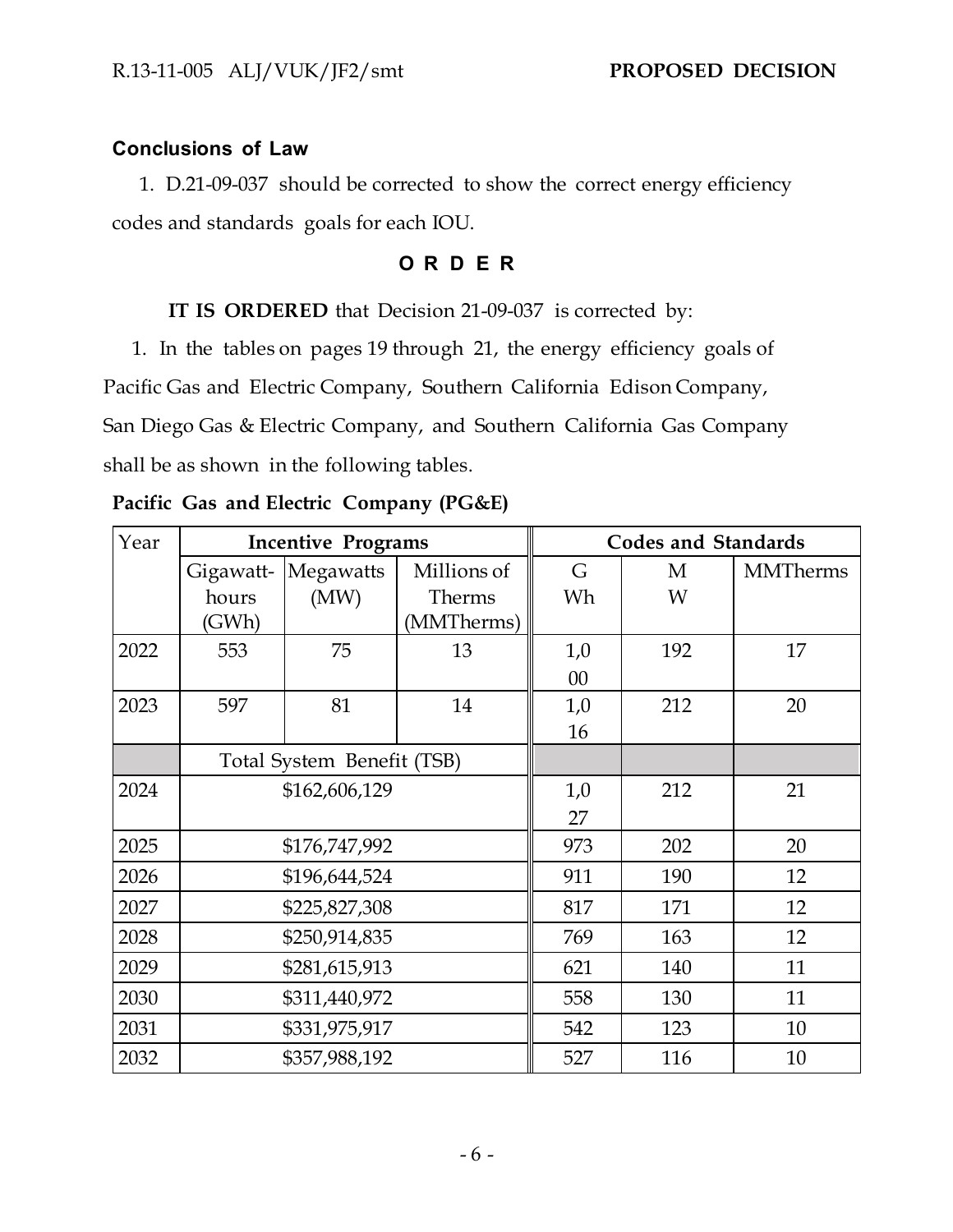| Year | <b>Incentive Programs</b>  |               |                 |       | <b>Codes and Standards</b> |                 |
|------|----------------------------|---------------|-----------------|-------|----------------------------|-----------------|
|      | GWh                        | <b>MW</b>     | <b>MMTherms</b> | GWh   | <b>MW</b>                  | <b>MMTherms</b> |
| 2022 | 425                        | 65            |                 | 1,000 | 184                        |                 |
| 2023 | 461                        | 69            |                 | 1,016 | 200                        |                 |
|      | Total System Benefit (TSB) |               |                 |       |                            |                 |
| 2024 | \$102,297,776              |               |                 | 1,027 | 199                        |                 |
| 2025 | \$117,112,631              |               |                 | 973   | 190                        |                 |
| 2026 | \$133,464,475              |               |                 | 911   | 179                        |                 |
| 2027 | \$148,180,513              |               |                 | 817   | 161                        |                 |
| 2028 |                            | \$164,905,075 |                 | 769   | 153                        |                 |
| 2029 | \$179,471,956              |               |                 | 621   | 130                        |                 |
| 2030 | \$203,967,012              |               |                 | 558   | 121                        |                 |
| 2031 | \$219,219,299              |               |                 | 542   | 114                        |                 |
| 2032 |                            | \$237,857,497 |                 | 527   | 108                        |                 |

**Southern California Edison Company (SCE)**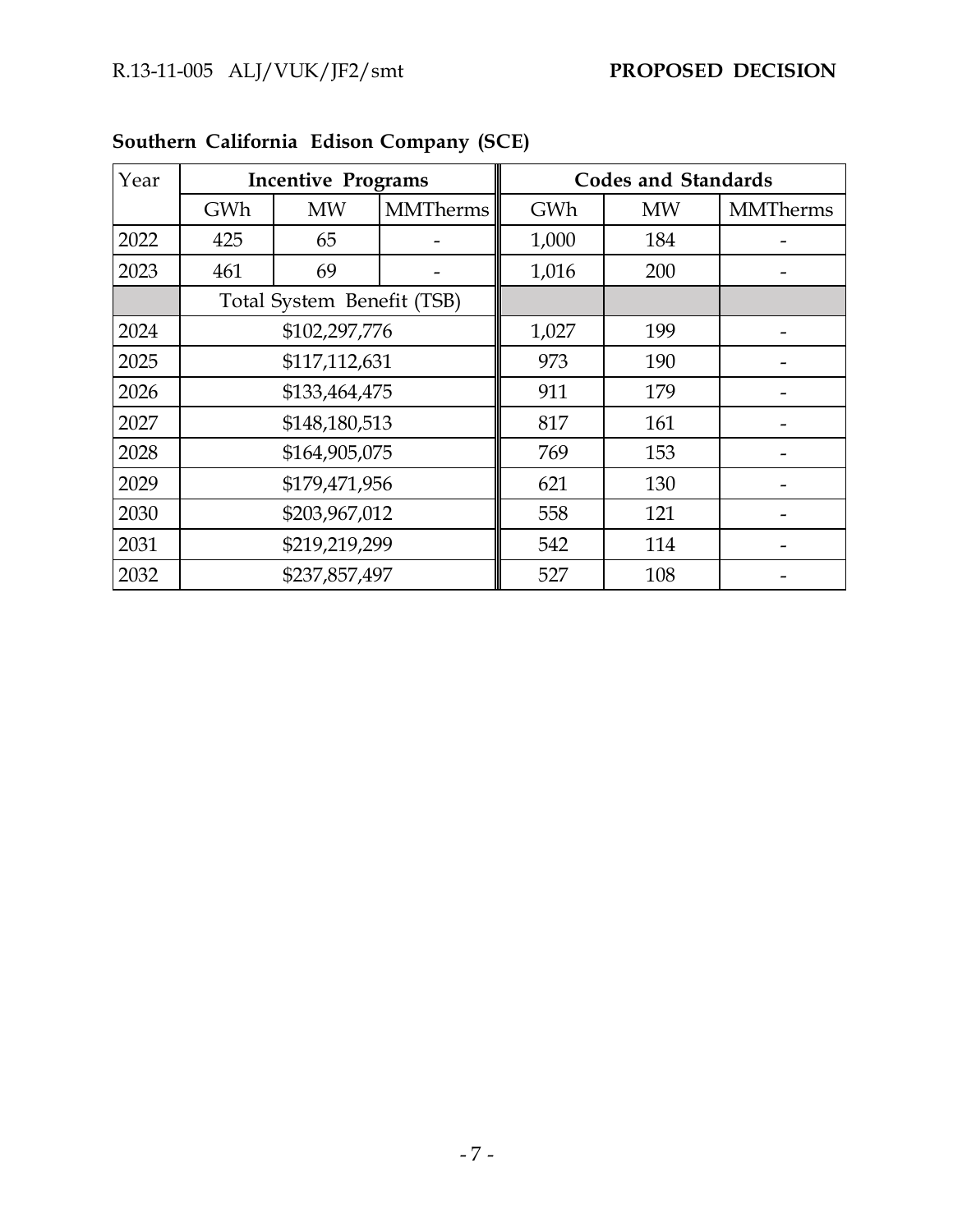| Year | <b>Incentive Programs</b> |                            |                 |     | <b>Codes and Standards</b> |                 |  |
|------|---------------------------|----------------------------|-----------------|-----|----------------------------|-----------------|--|
|      | GWh                       | <b>MW</b>                  | <b>MMTherms</b> | GWh | <b>MW</b>                  | <b>MMTherms</b> |  |
| 2022 | 104                       | 22                         | $\overline{2}$  | 205 | 39                         | $\overline{2}$  |  |
| 2023 | 111                       | 23                         | $\overline{2}$  | 208 | 43                         | $\overline{2}$  |  |
|      |                           | Total System Benefit (TSB) |                 |     |                            |                 |  |
| 2024 |                           | \$27,389,66<br>6           |                 | 210 | 43                         | $\overline{2}$  |  |
| 2025 | \$31,386,33<br>3          |                            |                 | 199 | 41                         | $\overline{2}$  |  |
| 2026 | \$35,088,81<br>3          |                            |                 | 187 | 38                         | $\mathbf{1}$    |  |
| 2027 | \$41,758,22<br>9          |                            |                 | 167 | 35                         | $\mathbf{1}$    |  |
| 2028 | \$45,864,03               |                            |                 | 157 | 33                         | $\mathbf{1}$    |  |
| 2029 | \$49,767,27               |                            |                 | 127 | 28                         | $\mathbf{1}$    |  |
| 2030 | \$54,228,78               |                            |                 | 114 | 26                         | $\mathbf{1}$    |  |
| 2031 | \$58,556,95               |                            |                 | 111 | 25                         | $\mathbf{1}$    |  |
| 2032 | \$65,136,77<br>7          |                            |                 | 108 | 24                         | $\mathbf{1}$    |  |

| San Diego Gas & Electric Company (SDG&E) |  |
|------------------------------------------|--|
|------------------------------------------|--|